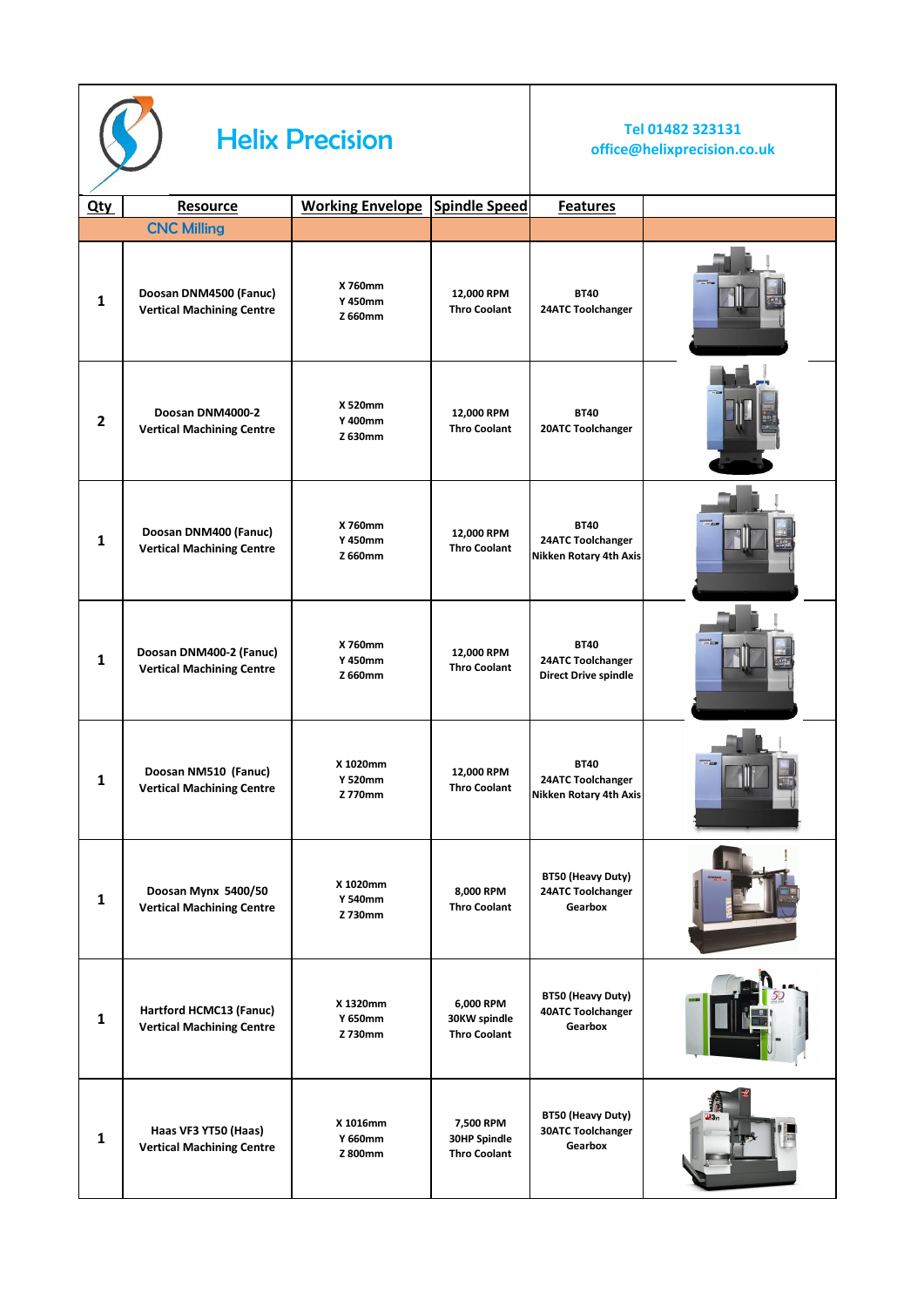| $\mathbf{1}$ | Haas VF1 (Haas)<br><b>Vertical Machining Centre</b>                    | X 520mm<br><b>Y 450mm</b><br>Z 450mm | 8,000 RPM                                               | <b>BT40</b><br>20ATC Toolchanger<br>Haas Rotary 4th Axis |  |
|--------------|------------------------------------------------------------------------|--------------------------------------|---------------------------------------------------------|----------------------------------------------------------|--|
| $\mathbf{1}$ | <b>HAAS VF2 Super Speed (Haas)</b><br><b>Vertical Machining Centre</b> | X 762mm<br>Y 406mm<br>Z 590mm        | 12,000RPM<br><b>30HP Spindle</b><br><b>Thro Coolant</b> | <b>BT40</b><br>24ATC Toolchanger                         |  |
| 1            | Haas Mini Mill (Haas)<br><b>Vertical Machining Centre</b>              | X 350mm<br>Y 250mm<br>Z 450mm        | 7,500 RPM                                               | <b>BT40</b><br>10 ATC Toolchanger                        |  |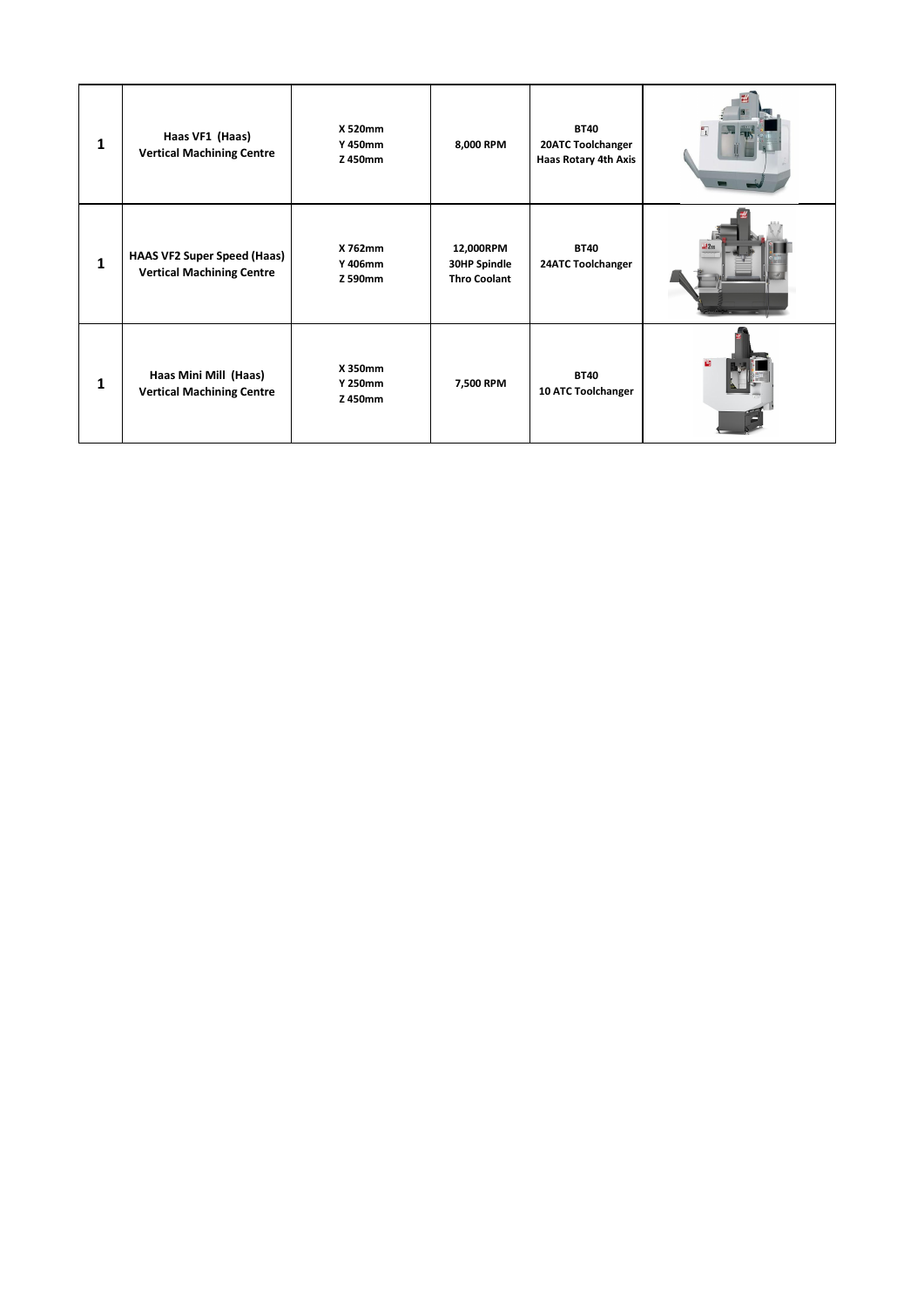|              | <b>5 Axis Milling</b>                                        |                                                                                           |                                                                                                                                |                                                               |  |
|--------------|--------------------------------------------------------------|-------------------------------------------------------------------------------------------|--------------------------------------------------------------------------------------------------------------------------------|---------------------------------------------------------------|--|
| $\mathbf{1}$ | Lehmann 5 Axis Rotary Table<br>T1 510520RR FIX X             | 400mm Dia Part swing                                                                      | <b>Full 5 Axis capability</b><br>lang Workholding<br>Zero Point Clamp System                                                   |                                                               |  |
|              | <b>CNC Turning</b>                                           |                                                                                           |                                                                                                                                |                                                               |  |
| $\mathbf{1}$ | Hwacheon 300 MC (Fanuc)<br><b>Horizontal Lathe</b>           | Thro Spindle 76.2mm<br>Max Turn Dia 380mm<br>Max Swing 600mm<br>Between Ctrs 600mm        | 3,200 RPM                                                                                                                      | <b>C Axis Live Tools</b><br><b>Gearbox Head</b><br>12 Station |  |
| $\mathbf{1}$ | Doosan Puma GT2100 (Fanuc)<br><b>Horizontal Lathe</b>        | Thro Spindle 65mm<br>Max Turn Dia 390mm<br>Max Swing 600mm<br>Between Ctrs 562mm          | 4,500 RPM                                                                                                                      | 12 Station                                                    |  |
| $\mathbf{1}$ | Hwacheon Hi Tech 200MB<br>(Fanuc)<br><b>Horizontal Lathe</b> | Thro Spindle 65mm<br>Max Turn Dia 325mm<br>Max Swing 500mm<br><b>Between Ctrs 450mm</b>   | 3,500 RPM                                                                                                                      | <b>C Axis Live Tools</b><br><b>Gearbox Head</b><br>12 Station |  |
| $\mathbf{1}$ | Hyundai Hit 15S (Siemens)<br><b>Horizontal Lathe</b>         | Thro Spindle 50.8mm<br>Max Turn Dia 250mm<br>Max Swing 400mm<br><b>Between Ctrs 300mm</b> | 4,500 RPM                                                                                                                      | 12 Station                                                    |  |
|              | <b>Metrology</b>                                             |                                                                                           |                                                                                                                                |                                                               |  |
| $\mathbf{1}$ | <b>Aberlink Zenith 3 CMM</b>                                 | X 1000mm<br>Y 1500mm<br>Z 600mm                                                           | Resolution 0.0005mm standard<br><b>ABERLINK 3D measurement software</b><br>Fully Motorised Probe Head PH10T with<br>TP20 probe |                                                               |  |
| 1            | <b>Faro Gauge</b><br><b>Portable CMM</b>                     | 1.2m (4 ft.)<br>spherical working volume                                                  | Accuracy 0.018mm<br><b>Bluetooth Cable-Free Operation</b>                                                                      |                                                               |  |
| $\mathbf{1}$ | <b>Brown &amp; Sharp Etalon CMM</b>                          | X 400mm<br><b>Y 500mm</b><br>Z 400mm                                                      | <b>Renishaw Probe Head</b><br><b>Digital Output Display</b>                                                                    |                                                               |  |
|              | <b>Cad-Cam Software</b>                                      |                                                                                           |                                                                                                                                |                                                               |  |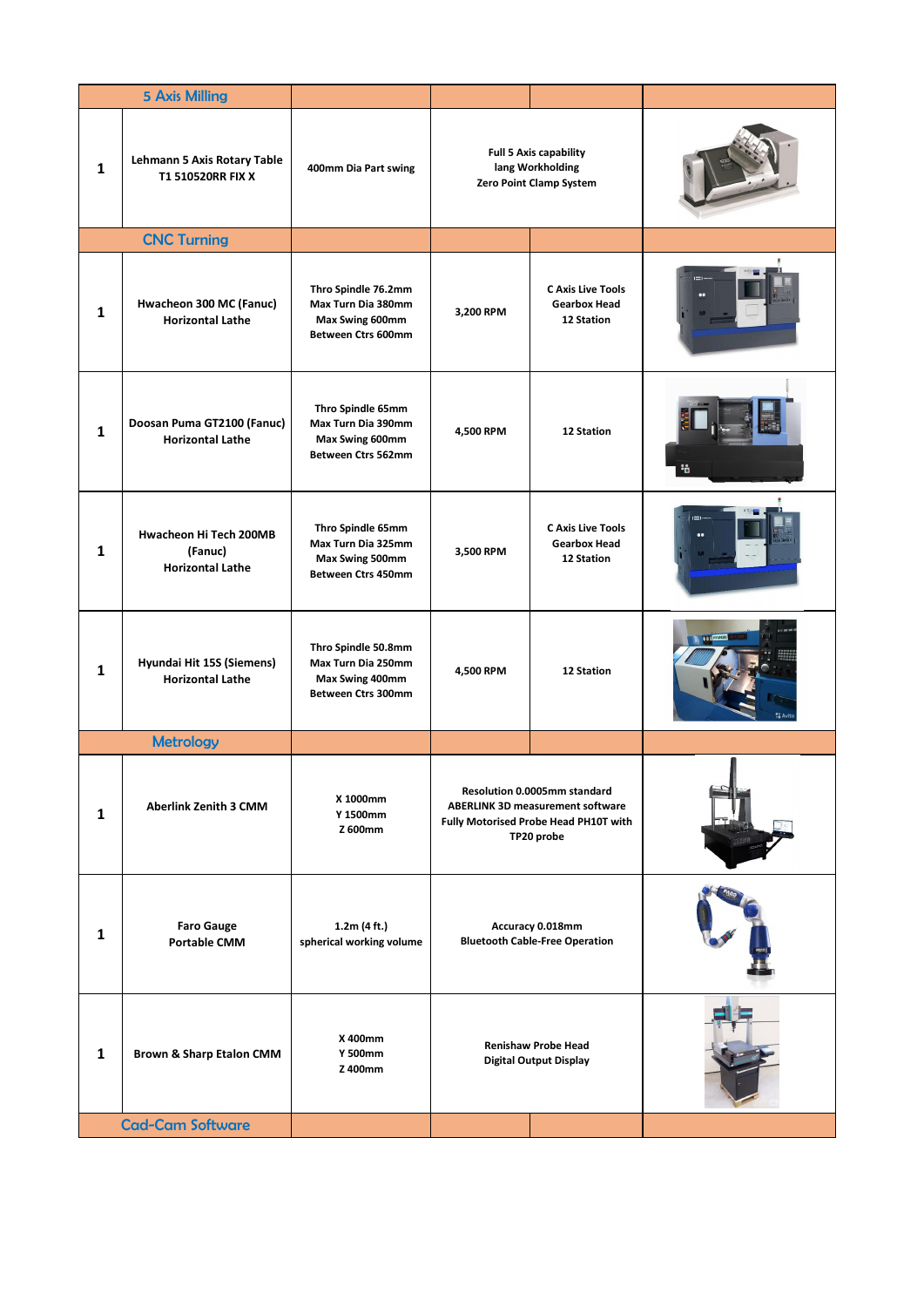| 6 | <b>Edgecam 5 Axis Ultimate</b> | <b>Intelligent Machining From Native CAD Data</b><br>5 Axis Ultimate Package                                                                                                    |                      |
|---|--------------------------------|---------------------------------------------------------------------------------------------------------------------------------------------------------------------------------|----------------------|
|   | <b>Edgecam Designer</b>        | <b>Edgecam Designer Direct Modelling system</b><br>imports data from a wide variety<br>of exchange formats including Parasolid, IGES, STEP, ACIS,<br>DXF, DWG, STL & VDA Files. | <b>CONSTRUCTIONS</b> |